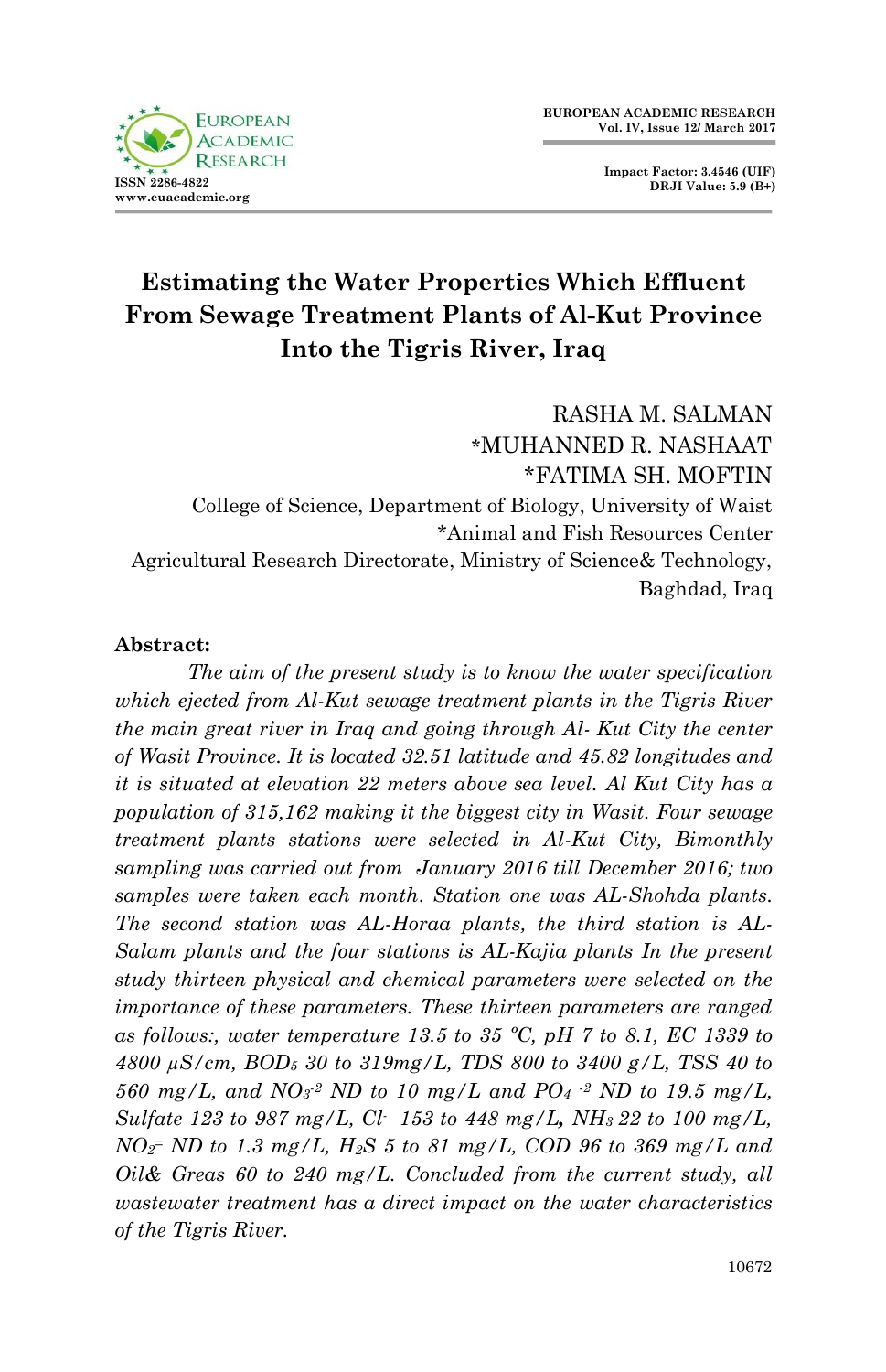**Key words**: Tigris River, Water Properties, sewage treatment plants

## **INTRODUCTION**

Water is the most important natural resource in the world. It is an essential element in the maintenance of all forms of life. Without it life cannot exist and most industries could not operate [1]. Approximately, 20% of the world's population lacks safe drinking water and nearly half the world population lacks adequate sanitation. This problem is acute in many developing countries, which discharge an estimated 95% of their untreated urban sewage directly into surface waters. Iraq, which is one of the nine middle eastern countries have insufficient fresh water [2]. Water pollution is a major global problem. It has been suggested that it is the leading worldwide cause of deaths and disease [3]. Surface waters are most exposable to pollution due to their easy accessibility for disposal of wastewaters [4]. The term "sewage" means gray water that generated by the many activities in the process of meeting his various living requirements. The sewage can be described as wastewater from a community. Wastewater refers to spending or used water containing dissolved or suspended matter. Wastewater from residential areas is referred to as domestic sewage [5; 6]. Sewage from various homes and institutions (private and public) in a community constitute municipal sewage [7]. The aim of the present study is to know the water specification which ejected from Al-Kut sewage treatment plants to Tigris River the main great river in Iraq and going through Al- Kut City the center of Wasit Province.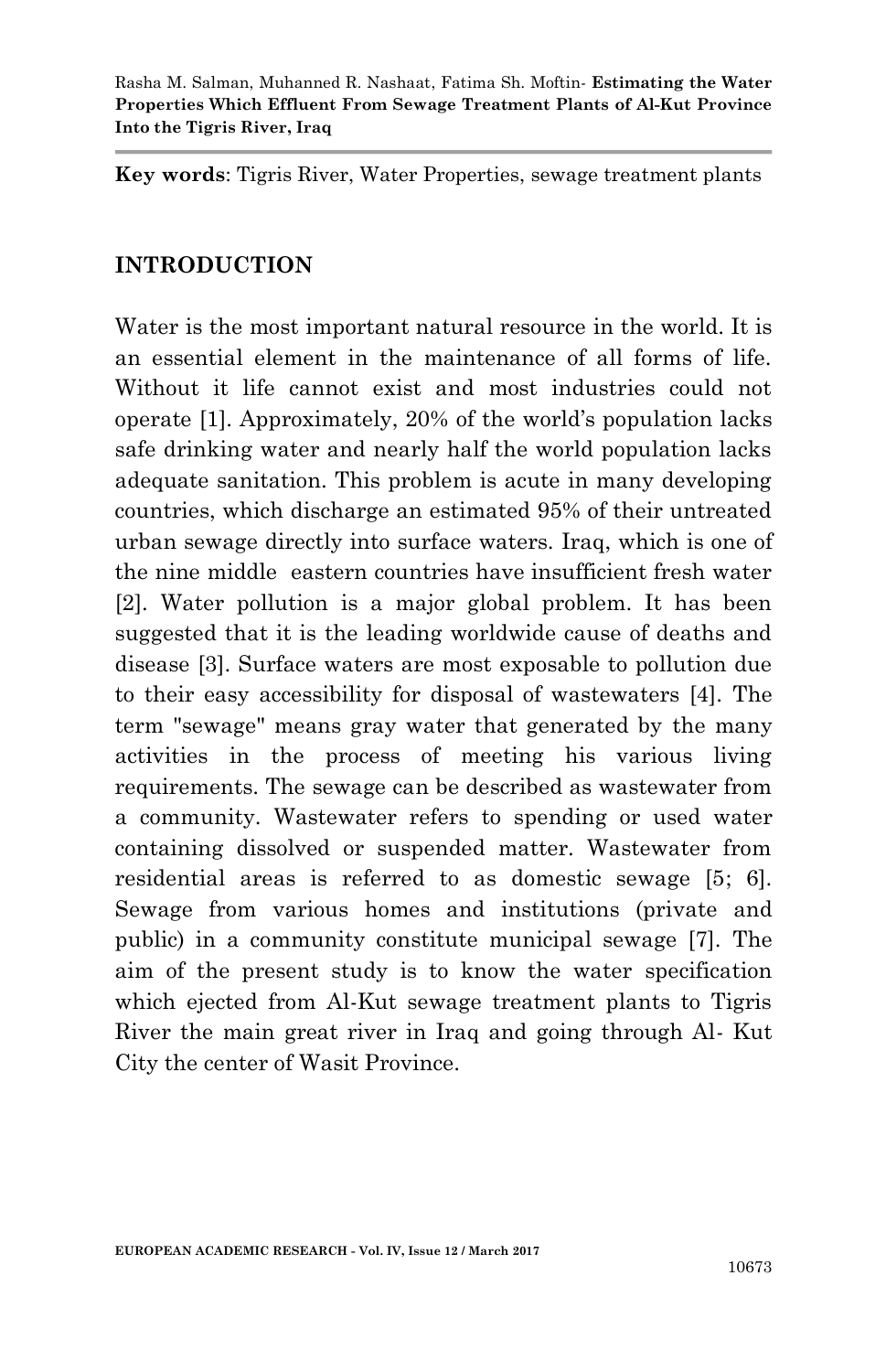# **MATERIAL AND METHODS**

## **STUDY AREA**

Wassit AL-Kut is located in eastern Iraq, on the border with Iran. Tigris River divides the city into a right and left sections with a flow direction from north to south. Wassit shares internal boundaries with the governorates of Diyala, Baghdad, Babil, Qadissiya, Thi-Qar and Missan. Wassit is intersected by the Tigris River, along which a ribbon of irrigated farmland runs, giving way to a dry desert landscape to the north east (Figure 1).



Samples for physical and chemical variables were performed from four stations during 2016 period. Station one is AL-Shohda was located at 578465.214408X, 3601124.6465Y. The second station was AL-Horaa situated at 576973.436355X, 3596757.44122Y. Third station is AL-Salam located at 577826.453068X, 3593597292.07846Y. The fourth station is AL-Kajia situated at 574953.028227X, 3599640.878Y . Water samples were collected for Physio-chemical analysis by using polyethylene bottle 5L capacity, which was washed by water sample twice before filling. The sample collected under the surface water about 20-40 cm, then kept at  $15^{\circ}$ C in refrigerator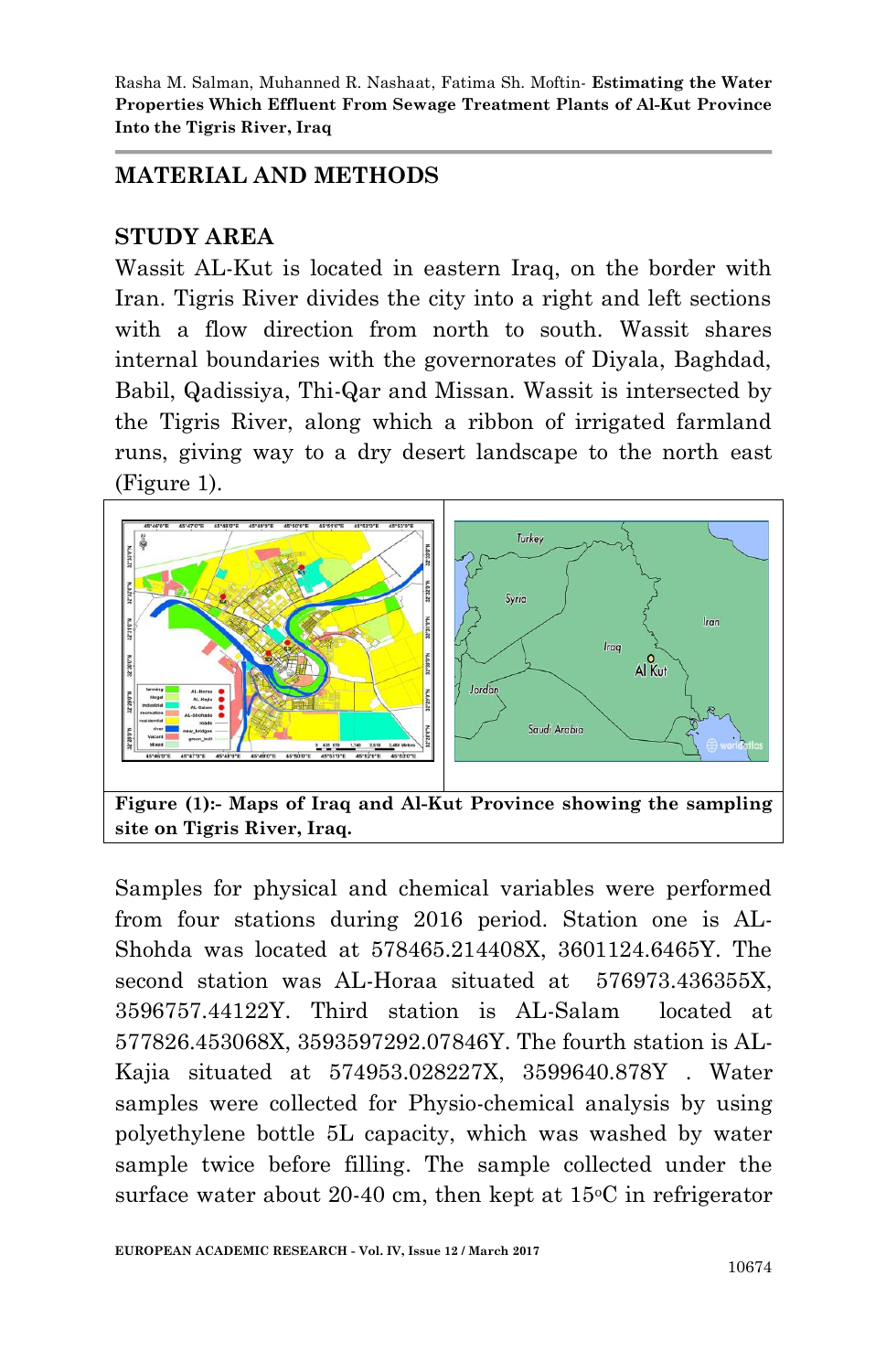[8]. Physical and chemical parameters included:- Water temperature (by using precise mercury thermometer), Hydrogen ion concentration (by using pH-meter), Electrical conductivity and total dissolved solid (by using EC-meter), Biological oxygen demand and Chemical oxygen demand (Winkler methods), Nitrate, Nitrite, Phosphate, Ammonium, Sulphat, Total Suspended Solid (by using spectrophotometric methods), Chloride and H2S (by using titrimetric methods), measured according to APHA[9] [10], Oil&Grease(by using Soxhlet ) and use hexane as a solvent [11]. In this study, the water properties were applied and tested for all the sites on the Tigris River using of Iraqi standard guidelines for wastewater discharged to the watercourse [12].

#### **RESULTS AND DISCUSSION**

Table (1) shows monthly changes in water temperature for the four selected stations. Values ranged from 13.5 ºC in station-1 during January (2016) to 35º C in station-2 during July (2016) (Figure 2). Water temperature is an important factor in any aquatic environments affecting on biological processes, This result was similar to previous studies done by [11]. Monthly changes in values of Oil&Grease ranged from 60 mg $\Lambda$  in station 4 during March 2016 to 240 mg $\Lambda$  in station1 during January (2016) (Figure 3). It was found that the values of the indicators of the pollution of sewage water are large, So in areas with a high social level the values were lower than other rest regions, and this fact has been observed [13]. Oil&Grease ranged were exceeding the standard value for wastewater discharged into the watercourse in all sites.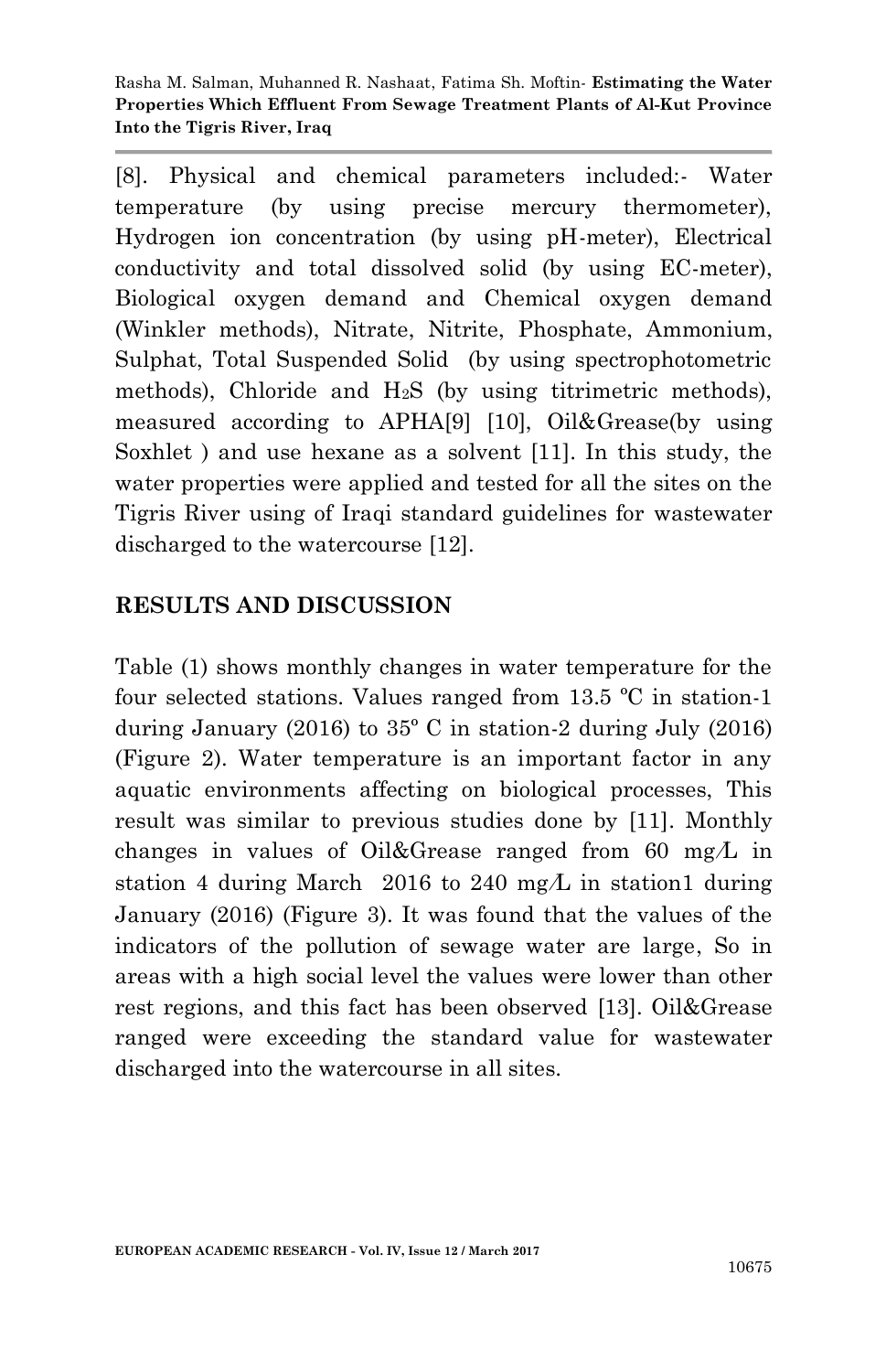

Monthly changes in values of biological oxygen demands (BOD<sub>5</sub>) shows the lowest value 30 mg/L was recorded in November 2016 from station 4 and the highest 319 mg/L was in March 2016 on station 2(Figure 3).The biological oxygen demand is defined as the quantity of DO which is able to oxidize the organic components in the water with the assistance of microorganisms under defined experimental conditions [14] .Generally, results indicate that increasing levels of BOD5, especially at station 2 during the March , this may be due to decomposition of organic matters that run directly to the river with domestic sewage. These results were slightly higher than that reported by [15; 16]. The results denoted that the mean concentrations of BOD5 were exceeding permissible levels recommended by Iraqi standard guidelines value for wastewater discharged to the watercourse in all sites.

The lowest of monthly changes in values of The Chemical oxygen demand 96 mg/L was recorded in March 2016 at station 4 and the highest 369 mg/L was in January 2016 at station1(Figure 4). Chemical oxygen demand is defined as the amount of a specified oxidant that reacts with the samples under controlled conditions[17] also is often used as a measurement of pollutants in wastewater and natural water. COD ranged were exceeding the standard value for wastewater discharged into the watercourse in all sites.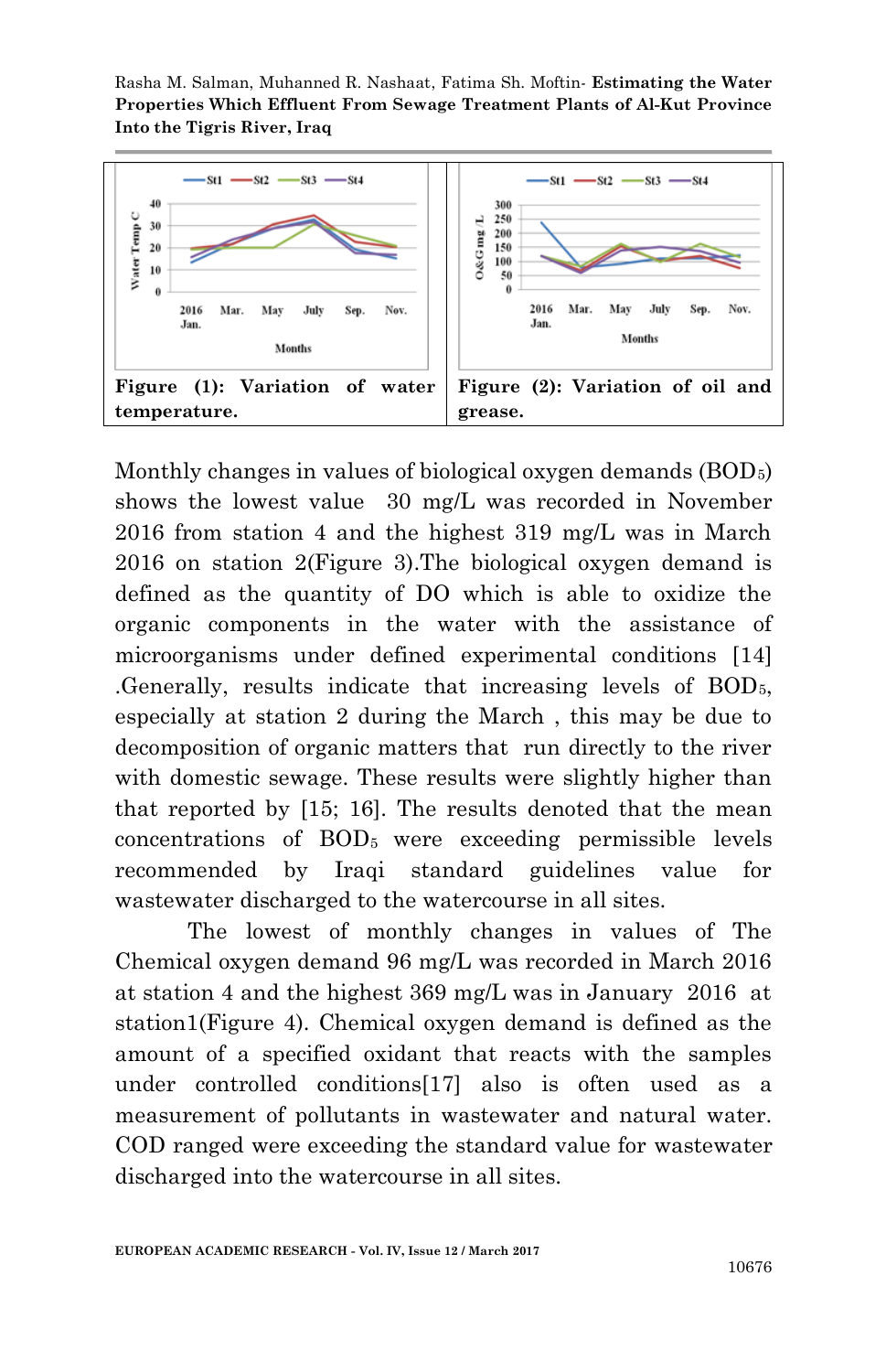

Monthly variation in pH values varied from the lowest value 7 was recorded in November 2016 at station 1and 4 whereas the highest value 8.1 was in September 2016 recorded at station 4(Figure 5). The pH of water is directly related to carbonate and bicarbonate ions present in it which is closely associated with  $CO<sub>2</sub>$  pressure and the ionic strength in the aquatic solutions. It is well known that the pH is an important parameter in evaluating the acid-base balance of water. The pH value of water at sewage plant which received a discharge from the Paper Mill area was found was usually higher than that of the river water. Water having a pH greater than 8 contains carbonates and pH range 4.5-8 contains bi-carbonates and carbonic acids. The waters having a pH less than 4.6 contain carbonic acid. Monthly changes in values of Chloride were recorded the lowest 153 mg/L was measured from station 2 in September 2016 and the highest 448 mg/L was observed in January 2016 from station1(Figure 6). Chloride is a natural substance present in all portable water as well as sewage effluents as metallic salt. Generally high concentration of chloride indicates to organic pollution in the water [18]. Our result was similar to previous studies done by [20; 21].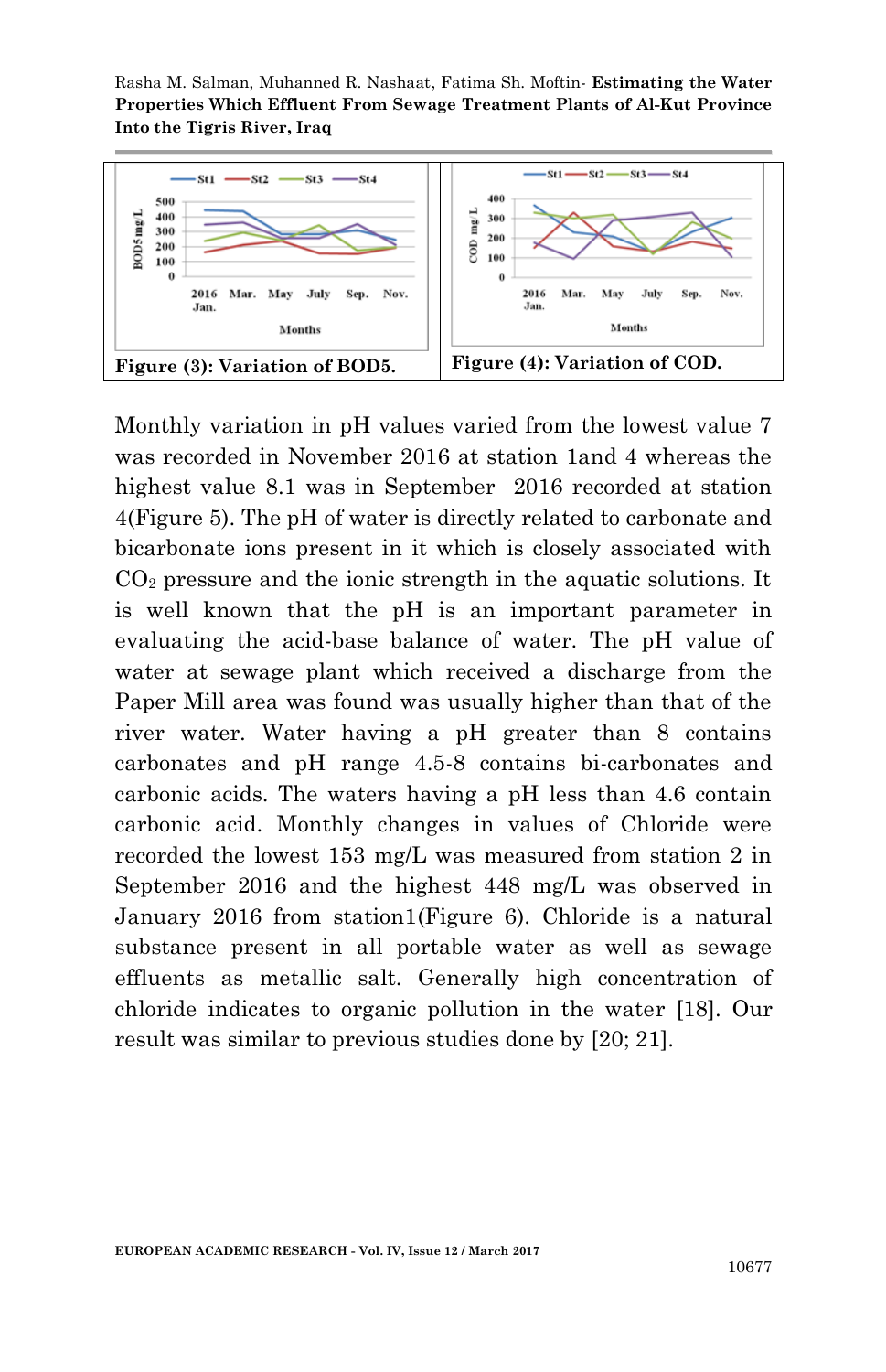

| Table (1): Minimum and maximum (First Line), mean and standard deviation (Second Line), for<br>physical and chemical characteristics at study stations. |                 |                 |                  |                  |
|---------------------------------------------------------------------------------------------------------------------------------------------------------|-----------------|-----------------|------------------|------------------|
| <b>Stations</b>                                                                                                                                         | 1               | 2               | 3                | $\blacktriangle$ |
| Parameters                                                                                                                                              |                 |                 |                  |                  |
|                                                                                                                                                         |                 |                 |                  |                  |
| $\text{COD}$ mg/L                                                                                                                                       | 249.5 ±119.5    | 231.5±99.5      | 226±148.49       | 186.87±882.43    |
|                                                                                                                                                         | $(69 - 3130)$   | $(331 - 132)$   | $(31 - 3121)$    | $(96 - 330)$     |
| Water Temp. °C                                                                                                                                          | $23.25 + 9.75$  | $27.5 + 7.5$    | $25.2 + 8.202$   | 23±884.08        |
|                                                                                                                                                         | $(13.5 - 33)$   | $(20-35)$       | $(19.4 - 31)$    | $(16-32)$        |
| O&G mg/L                                                                                                                                                | 160±80          | $112 + 44$      | 124±56.56        | 114.5±873.51     |
|                                                                                                                                                         | $(80 - 240)$    | $(68 - 156)$    | $(84 - 164)$     | $(60 - 152)$     |
| $E.C$ $\mu$ S/cm                                                                                                                                        | 2469.5±1130.5   | 3140±1660       | 2015±120.20      | 2555±863.86      |
|                                                                                                                                                         | $(1339 - 3600)$ | $(1480 - 4800)$ | $(1930 - 2100)$  | $(1910 - 3100)$  |
| $H_2S$ mg/L                                                                                                                                             | $25.5 + 8.5$    | $27 + 10$       | 26±29.69         | 31.98±539.02     |
|                                                                                                                                                         | $(17-34)$       | $(17-37)$       | $(5 - 47)$       | $(5 - 81)$       |
| TDS mg/L                                                                                                                                                | 1700±500        | 2100±1300       | 1100±141.42      | 1750±544.46      |
|                                                                                                                                                         | $(1200 - 2200)$ | $(800 - 3400)$  | $(1000 - 1200)$  | $(1200 - 2400)$  |
| $NO2$ = mg/L                                                                                                                                            | $0.25 + 0.25$   | $0.45 \pm 0.45$ | $0.45 \pm 0.353$ | $0.5 + 199.27$   |
|                                                                                                                                                         | $(ND - 0.5)$    | $(ND - 0.9)$    | $(0.2 - 0.7)$    | $(0.1 - 1.3)$    |
| TSS mg/L                                                                                                                                                | 100±60          | $290 + 230$     | 140±141.42       | 227.5±204.40     |
|                                                                                                                                                         | $(40 - 160)$    | $(60 - 520)$    | $(40 - 240)$     | $(90 - 560)$     |
| pH                                                                                                                                                      | $7.25 \pm 0.25$ | $7.6 \pm 0.4$   | $7.55 \pm 0.494$ | $7.4 \pm 205.80$ |
|                                                                                                                                                         | $(7 - 7.5)$     | $(7.2 - 8.0)$   | $(7.2 - 7.9)$    | $(7-8.1)$        |
| $NH3$ mg/L                                                                                                                                              | $50 + 10$       | $41.5 \pm 19.5$ | 61±55.154        | 45.87±212.86     |
|                                                                                                                                                         | $(40 - 60)$     | $(22 - 61)$     | $(22 - 100)$     | $(22 - 84)$      |
| $BOD_5$ mg/L                                                                                                                                            | $141 + 87$      | 186.5±132.5     | 197±124.45       | 130.12±224.06    |
|                                                                                                                                                         | $(54 - 228)$    | $(54 - 319)$    | $(109 - 285)$    | $(30 - 239)$     |
| $Cl$ mg/L                                                                                                                                               | 348±100         | 608.5±455.5     | 261±118.79       | 295.87±244.86    |
|                                                                                                                                                         | $(248 - 448)$   | $(153 - 164)$   | $(177-345)$      | $(212 - 363)$    |
| $SO_4$ mg/L                                                                                                                                             | 637.5±349.5     | 428.5±302.5     | 3280.5±116.67    | 560.25±280.87    |
|                                                                                                                                                         | $(288 - 987)$   | $(123 - 728)$   | $(246 - 411)$    | $(370 - 699)$    |
| $NO3$ mg/L                                                                                                                                              | $3.25 + 3.25$   | 313             | $5.4 \pm 6.505$  | $4.637 + 5.509$  |
|                                                                                                                                                         | $(ND - 6.5)$    | $(ND - 6)$      | $(0.8 - 10)$     | $(1.8 - 7.5)$    |
| $PO4$ mg/L                                                                                                                                              | $9.5 + 9.5$     | $9.75 + 9.75$   | $15 = 0$         | $9.516 + 7.353$  |
|                                                                                                                                                         | $(ND-19)$       | $(ND - 19.5)$   | $(15 - 15)$      | $(2 - 19)$       |

The monthly variation in values of Electrical conductivity was recorded the lowest 1339μs/cm was measured from station1 in May 2016 and the highest was 4800μs/cm that observed in January 2016 from station 2(Figure 7). Electrical conductivity used as an indicator of water quality based on total dissolved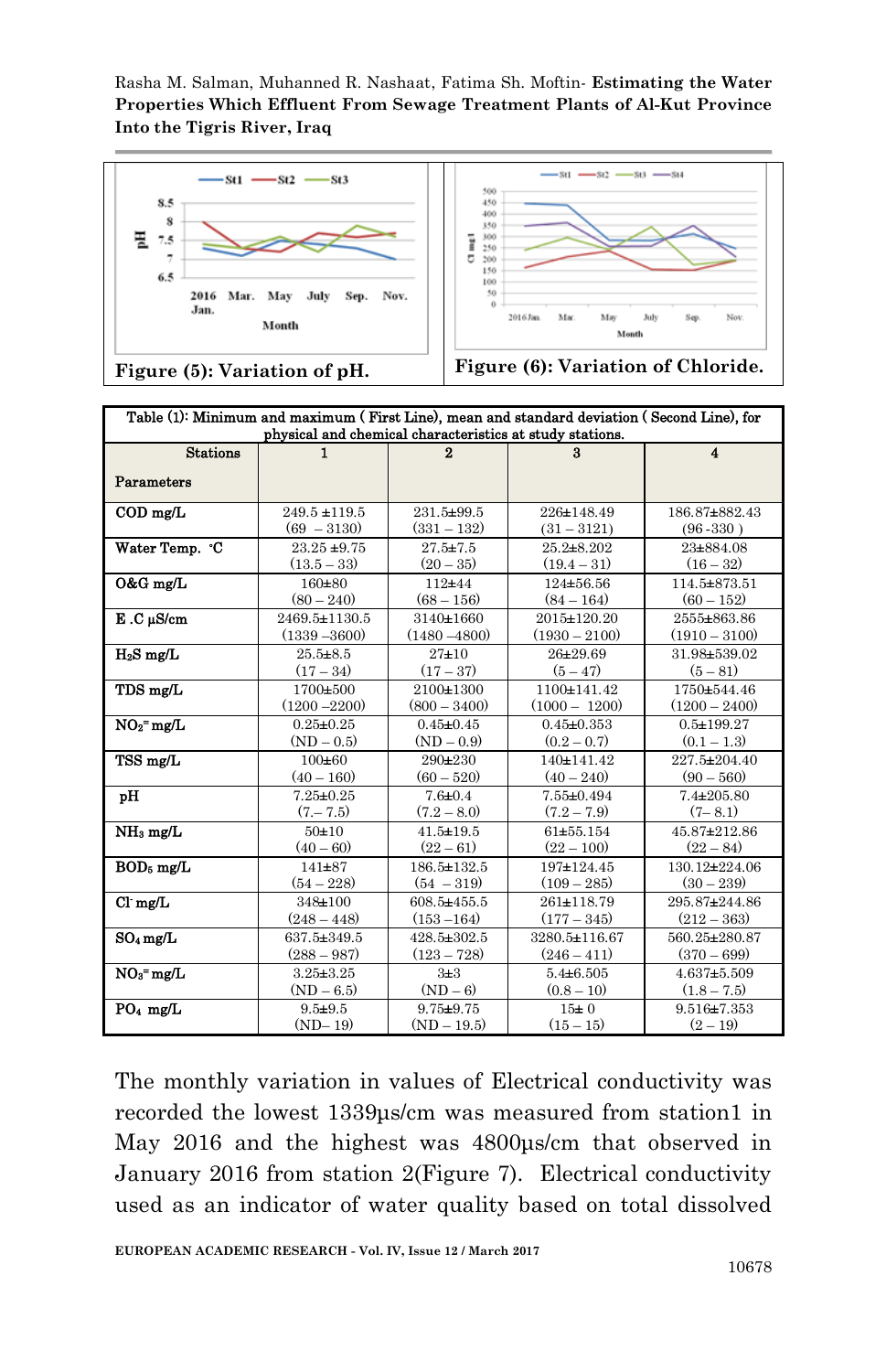salts [*81*;*81*]. The increase EC values at station 2 reflect the strong effect of domestic sewage effluent discharge in this area. Also, EC values recorded in the present study is coincided with findings of  $[20; 21]$ . The monthly changes in total dissolved solid was recorded the lowest800 mg/L encountered on September 2016 on station 2 and the highest 3400 mg/L was recorded in January 2016 at the same station(Figure 8). Total dissolved solids (TDS) are the term used to describe the inorganic salts and small amounts of organic matter present in solution in water. These results were slightly lower than that reported by [23]. The results denoted that the mean concentrations of Electrical conductivity and total dissolved solid within permissible levels recommended by Iraqi standard guideline value for wastewater discharged into the watercourse in all sites.

The monthly variations in total suspended solid was recorded the lowest 40 mg/L was observed in May and September 2016 on station 1and 3, the highest value 560 mg/L was observed in January 2016 on station 4. High concentration of total suspended solids can cause multiple problems affecting the water body and aquatic life, such as:- stop the production of DO due to non-entry of light into the depths causing the lack of ability of plants to carry out photosynthesis, and also due to the increasing of the temperature of the surface water because the suspended particles absorb heat from sunlight and decrease the proportion of DO in the water [24] .

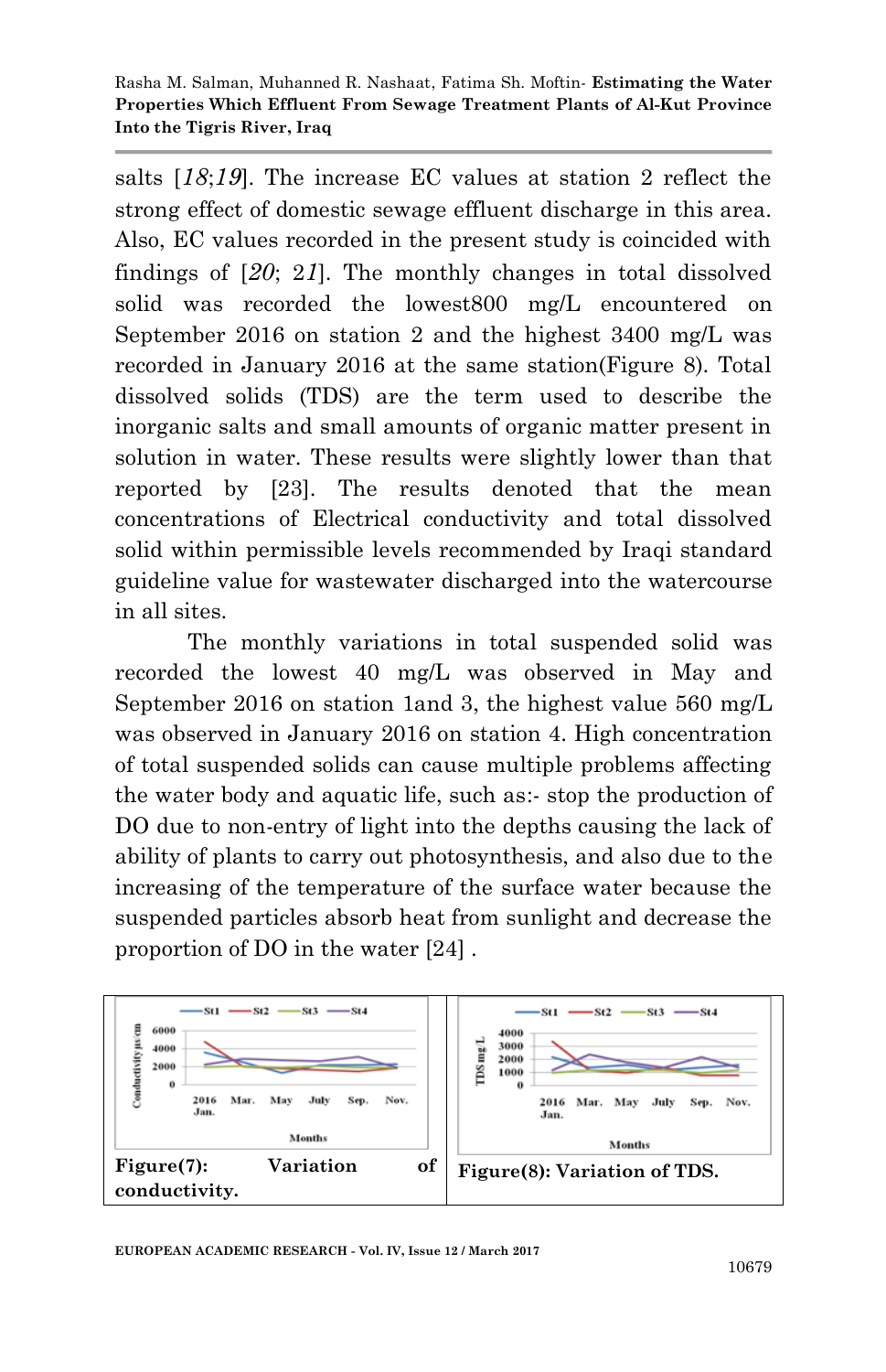The highest TSS in a water body can often mean higher concentrations of bacteria, nutrients, pesticides, and metals in the water because suspended particles provide attachment places for these other pollutants [25] (Figure 9). TSS ranged was exceeding the standard value for wastewater discharged into the watercourse in all sites.

The lowest monthly variations in Nitrite ND mg/L was observed in May and January 2016 on station1and 2, Whereas the highest value 1.3 mg/L was observed in January 2016 on station 4. Anaerobic conditions may result in the formation and persistence of Nitrite is a consequence of microbial activity and may be intermittent [26]. Nitrite ion is never found in pure water source of nitrite in sewage wastewater come from the common usage of detergents may cause decreased Nitrite concentration in sewage because of high organic matter content [27]( Figure 10).



The lowest monthly variations of Nitrate ND mg/L was in January 2016 from station1 and 2, While as the higher 10 mg/L was observed in May 2016 on station3 (Figure 11). Nitrate is the stable form of combined nitrogen and it is an important factor which might limit growth of phytoplankton [28]. The results of nitrate have agreed with those of [29;*02*]. The monthly variation in the values of Reactive phosphate recorded the lowest NDmg/L was observed on January 2016 at station 1 and 2, Whereas the higher 19 mg/L was observed on July 2016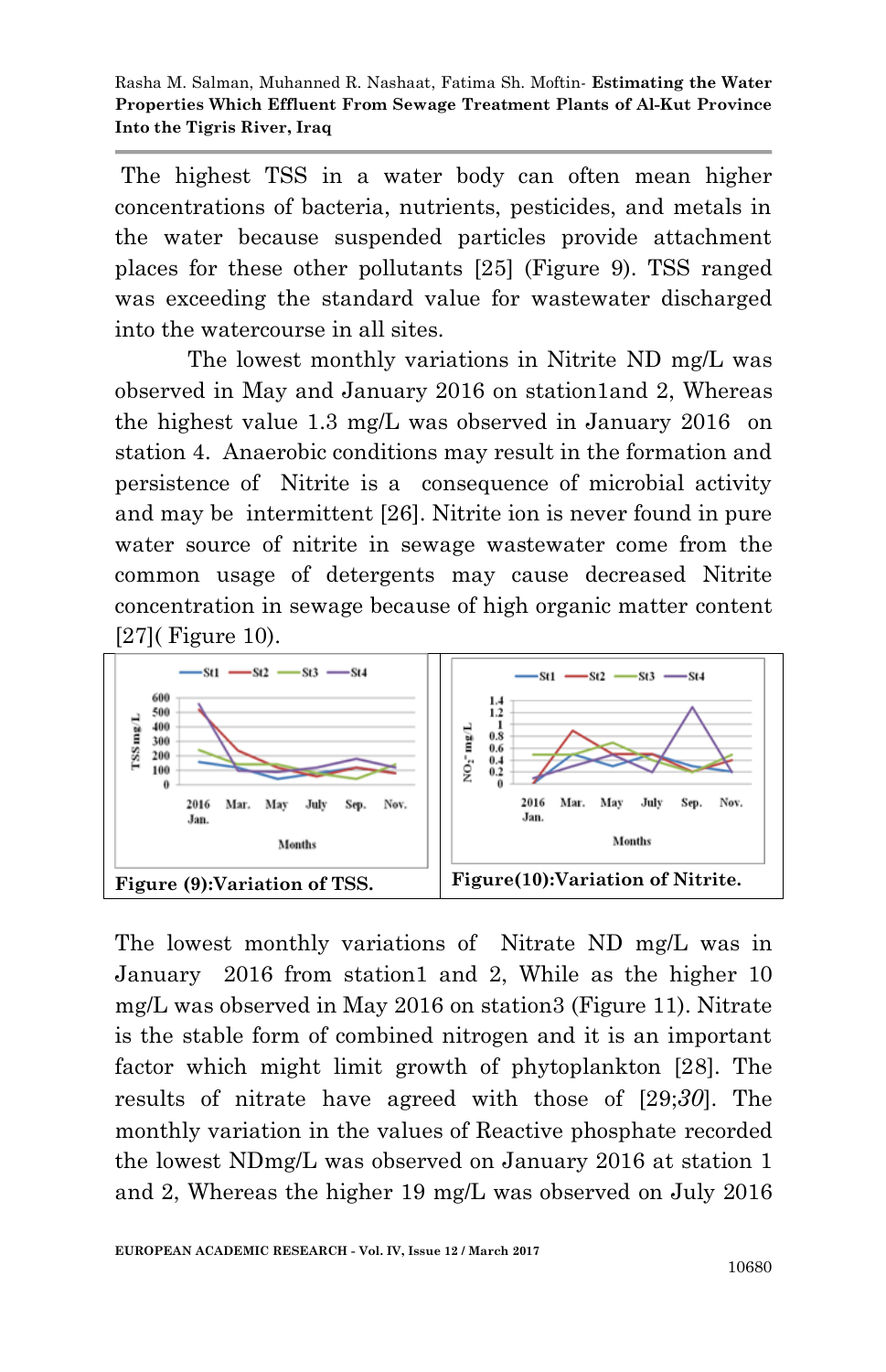at station 1 and 4 (Figure12). Our result may be related to human activities as well as the use of detergents which was observed along the four study stations agricultural land-use, anthropogenic activities and industrialization. Farming operations around the area were said to have contributed immensely to elevated values of ammonia and phosphate [3*8*]. Nitrate and Phosphate ranged were exceeding the standard value for wastewater discharged into the watercourse in all sites.



The values of Sulphate varied from the lowest 123mg/L were observed in September 2016 on station 2, While as the higher 987 mg/L was observed in January 2016 on station 1 (Figure13). Sulphate is widely distributed in nature and may be present in natural waters. The main source of Sulphate is the rocks present near the water bodies and biochemical action of anaerobic bacteria [3*0*]. The results denoted that the mean concentrations of Sulphate were exceeding permissible levels recommended by Iraqi standard guideline value for wastewater discharged into the watercourse in all sites.

The monthly variation in values of Ammonia varied from the lowest 22mg/L was observed in July 2016 on station 2 and September 2016 on station 3 and November 2016 from station 4 , Whereas the highest value 100 mg/L was observed in March 2016 on station 3 (Figure14).The term ammonia includes the non-ionized  $NH<sub>3</sub>$  and ionized  $NH<sub>4</sub>$  species higher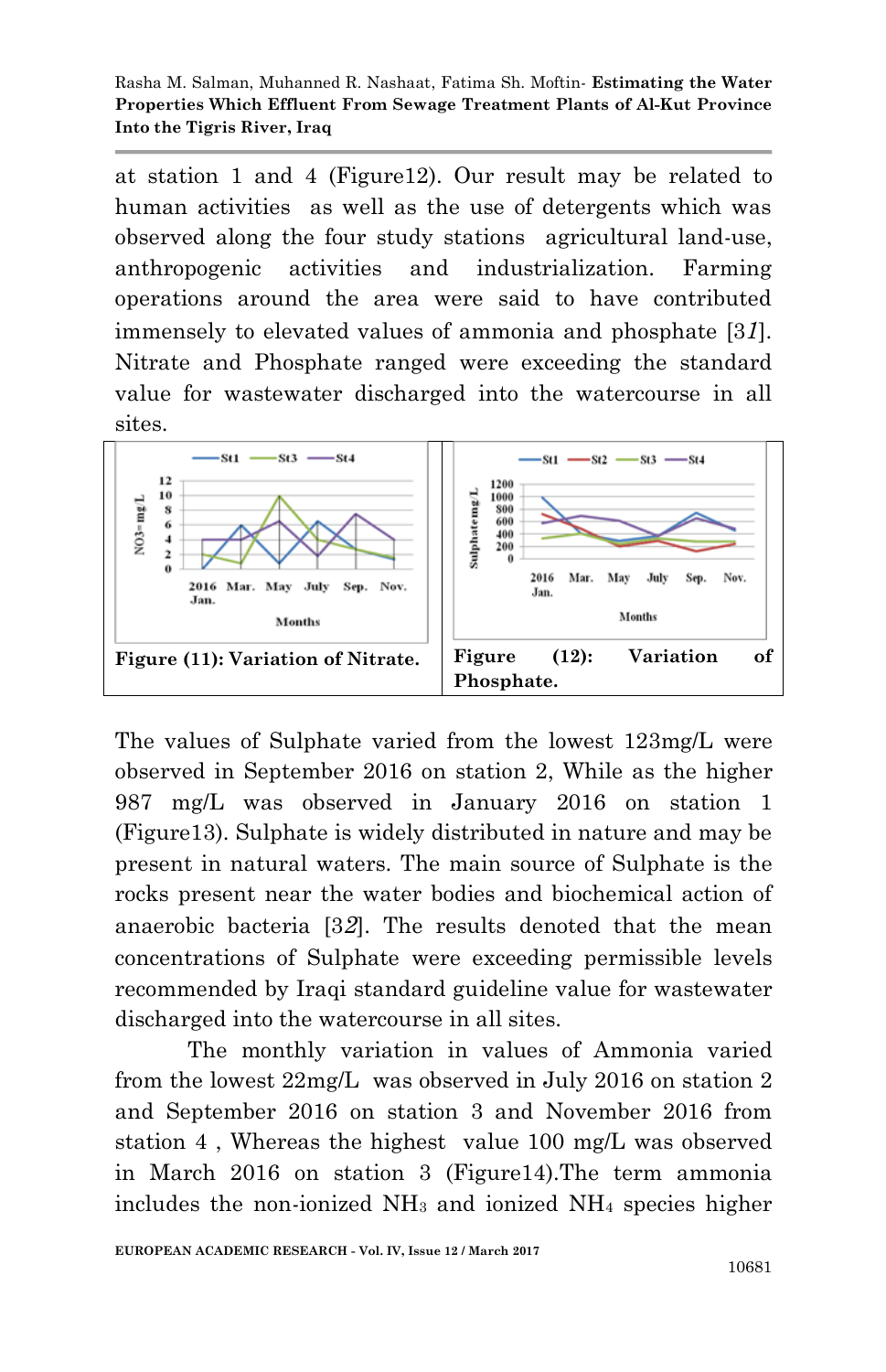concentrations of ammonia in sewage samples give arise to heavy pollution power, sources of ammonia in sewage effluent reflect influence of liquid wastes, high usage of detergent and increasing organic substances ,which lead to ammonification [3*0*]. An increased of ammonia in sewage wastewater are reused for irrigation in farmlands and can cause plant and tree damage [3*4*]. The results denoted that the mean concentrations of Ammonia within permissible levels recommended by Iraqi standard guideline value for wastewater discharged into the watercourse in all sites.



The monthly variation in values of Hydrogen sulfide varied from the lowest 5mg/L was observed on September 2016 at station 3 also at station 4 on November 2016, Whereas the higher 81 mg/L was observed on September 2016 on station 4(Figure15). Hydrogen sulfide is a gas with offensive "rotten eggs" odor that is detectable at very low concentration is formed when sulfides are hydrolyzed in water the taste. Also odor threshold of sulfides in well aerated or chlorinated water, and hydrogen sulfide levels in oxygenated water supplies are normally very low, natural waters subjected to unusual conditions maintain high concentration of hydrogen sulfide [3*5*], hydrogen sulfide forms in sewage water in the absence of dissolved oxygen may be results from the action of bacteria that is normally present in the sewage and acts on the sulfur containing organic matters, sewage waste water sample show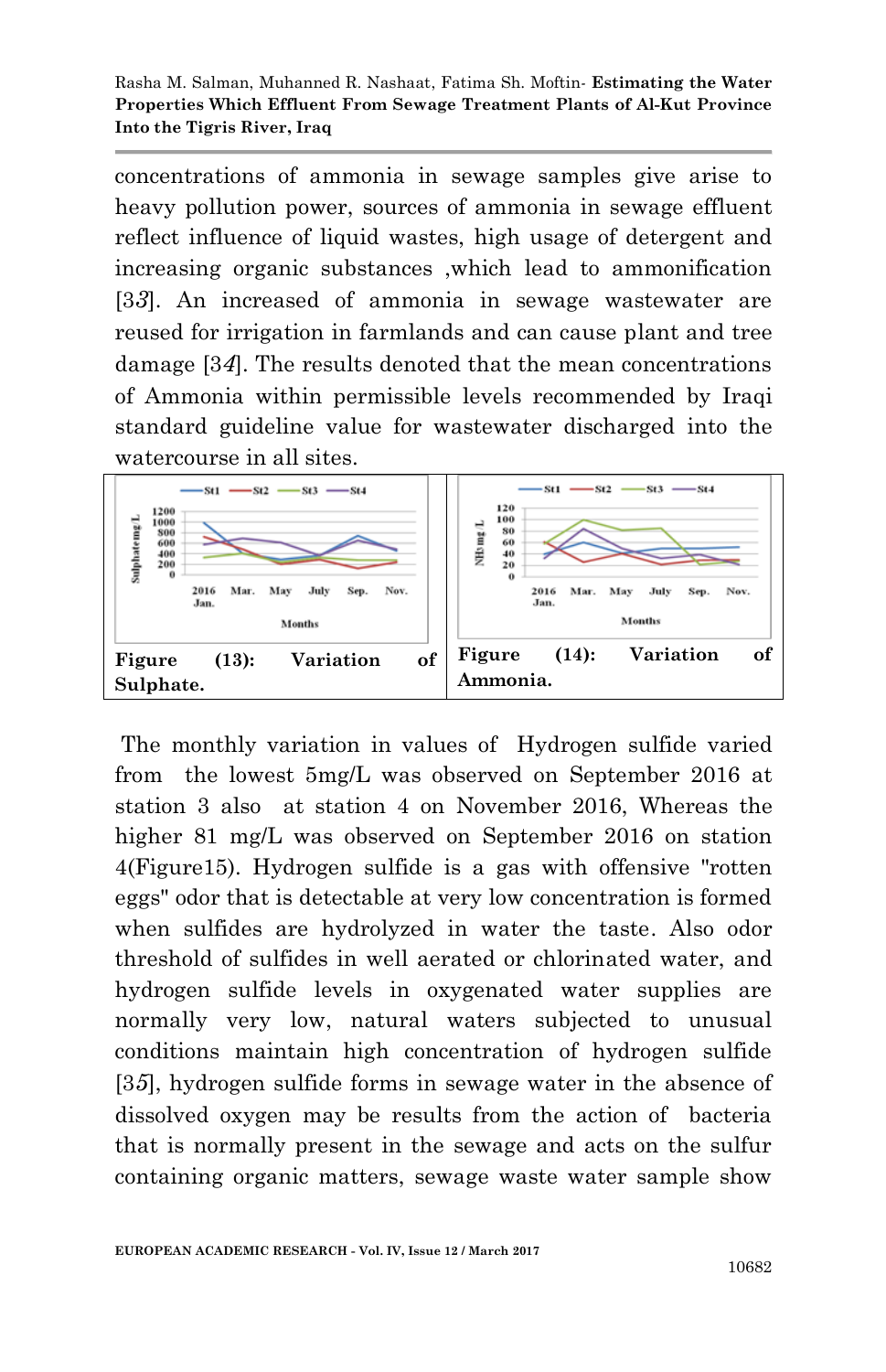high (H<sub>2</sub>S) concentration which may be derived from detergents ,sulfates and bacterial actions[3*6*].



Finally, it was concluded by the current study, all wastewater treatment plants have a direct impact on the quality of the Tigris River due to be exceeding permissible levels recommended by Iraqi standard guideline value for wastewater discharged into the watercourse in all sites.

# **REFERENCE**

- 1-Cheepi, P. (2012). Musi River Pollution Its Impact on Health and Economic Conditions of Down Stream Villages-A Study. J. of Environmental Science, Toxicology and Food Technology,1 (4): 40-51, ISSN: 2319-2402.
- 2-Pimental, D., Berger, B., Filiberto, D., Newton, M., Wolfe, B., Karabinakis, E., Clark, S., Poon, E., Abbett, E. and Nondagopal, S. (2004). Water resources: Agricultural and environmental issues. Bioscience J., 54(10):909-918.
- 3-Yehia, H.M. and Sabae, S.Z. (2011). Microbial Pollution of Water in El-Salam Canal, Egypt. American-Eurasian J .Agric. Environ. Sci., 11: 305-309.
- 4-Samarghandi, M., Nouri, J., Mesdaghinia, A. R., Mahv,I.A. H., Nasseri, S. and Vaezi, F. (2007). Efficiency removal of phenol, lead and cadmium by means of UV/TiO2/H2O2 processes. Int. J. Environ. Sci. Tech., 4(1):19-25.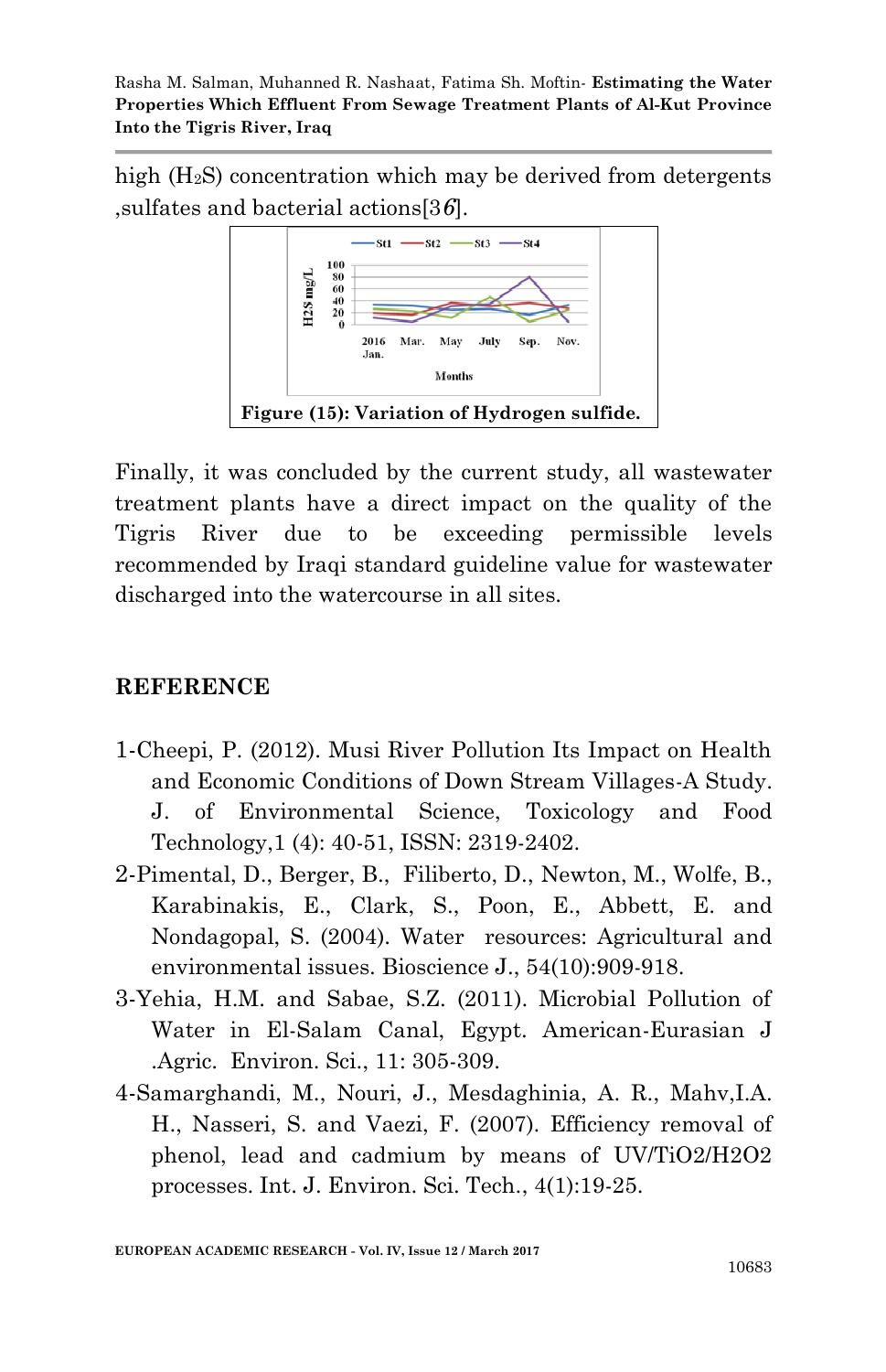- 5-Porteous, A. (2000). Dictionary of Environmental Science and Technology; 3rd Edition, John Wiley and Sons Ltd., England.
- 6-EPA (Environmental Protection Agency).(2012). Attains parent cause category summaries, adapted from doc. no. EPA-841-R-12-104.<http://epa.gov/waters/ir/>*.*
- 7-Uwidia, I.E. and Ademoroti, C.M.A.(2011). Characterisation of Domestic Sewage from an Estate in Warri, Nigeria .International J. of Chemis.Vol. 3, No.3.
- 8-WHO (World Health Organization) (1996). Guidelines for Drinking Water Quality, 2nd Ed, : 206-951.
- 9-APHA(1998). Standard methods for the examination of water and waste water, 20th ed.
- 10 APHA,AWWA and WFF (2005) Standard Methods for the Examination of Water and wastewater, 21th ed., edited by Eaton, A. D. ; L. S. Clesceri; E. W. Rice, and A. E. Greenberg. American Water Work Association and Water Environment Federation,USA.
- 11 Abumoghli , I. A. and Ghuneium , N. A. (1991) Manual of water and soil analysis . Jordan Univ. , Jordan .
- 12 Standard Specification of Drinking Water, Iraq. (2001). IQS (no.417), First modernization, the Council of Ministers, Central Organization for Standardization and Quality Control, 5pp. [in Arabic].
- 13 Bush, P.B. (2000) Laboratory Results for Fat, Oil and Grease Sample. For: Private Client. University of Georgia Feed and Environmental Water Laboratory
- 14 Fahad,K. K. (2005). Ecological survey for southern sector of Al-Garaf River, southern Iraq. Ph. D. Thesis. Collage of Agriculture, University of Basrah.:201p.
- 15 Sadek and Kamel(2007).Seasonal variations in abiotic ecological conditions in Al-Garaf canal one of the main Tigris branches at ThiQar province.J. Coll. Sci. Univ., Basrah :3-6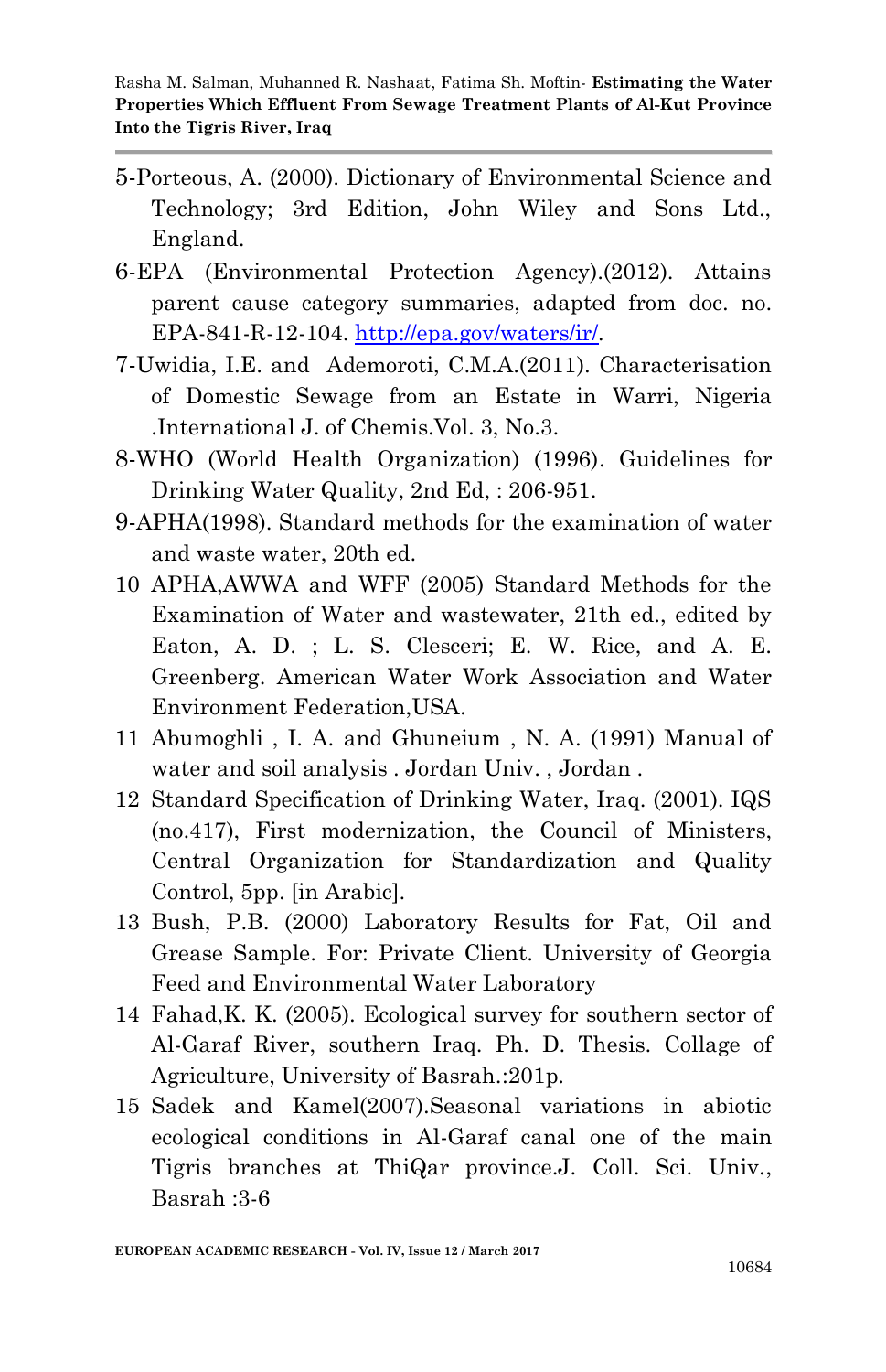- 16 Lind, O. T. (1979). Hand book of common methods in limnology. 2nd .Ed. London (109)
- 17 Abed Al-Razzaq H. T.(2011) Effect of Domestic Wastewater from Pumping Station of Al-Kadimiya on Ecological Properties of Tigris River.MSc. Thesis. Collage of Science, Baghdad University.
- 18 Al-Kuraishi,R.A.(2011). A study of the effects of some ecological factors of Kut Dam on the Benthic Invertebrates of River Tigris. MSc. Thesis. Collage of Science, Baghdad university.
- 19 Joseph, N. C.; Eddy, A. O.; Elijah, J. P. and Ikechukwu, O. N. E. (2011). Physicochemical evaluation of the effects of total suspended solids, total dissolved solids and total hardness concentrations on the water samples in Nsukka Town, Enugu State of Nigeria. Amr.J. Sci., 7 (5):827-836.
- 20 Rasheed, R. O. (1994). A limnological study on some water systems in Erbil province. Iraq. M.Sc. Thesis. Univ. of Salahaddin-Erbil, Iraq. ,:121pp.
- 21 Al-Saadi, H. A. ; Hadi, R. A. M. and Al-Lami, A. A. (1989). Limnogical studies on some marsh areas in southern Iraq . Limnogica, 20 (2).
- 22 Hashim, N. N. (2010). Investigation of Cadmium and Mercury in Water,Sediments and Some Benthic Invertebrates at section of Tigris River in Baghdad City.Ms.C. Thesis, College of Science, Baghdad University: 125 PP.
- 23 AL-Zamili,H.F. (2007). Monthly variations of some environmental factors of AL-Gharraf River, J. of DhiQar, 3  $(3)$ :17-2.
- 24 Lawson, E.O.(2011). Physico-chemical parameters and heavy metal contents of water from the mangrove swamps of Lagos Lagoon, Nigeria. Advan. Biol. Res., 5 (1): 08-21.
- 25 Health Canada. (2012). Guidelines for Canadian Drinking Water Quality-Summary Table. Water, Air and Climate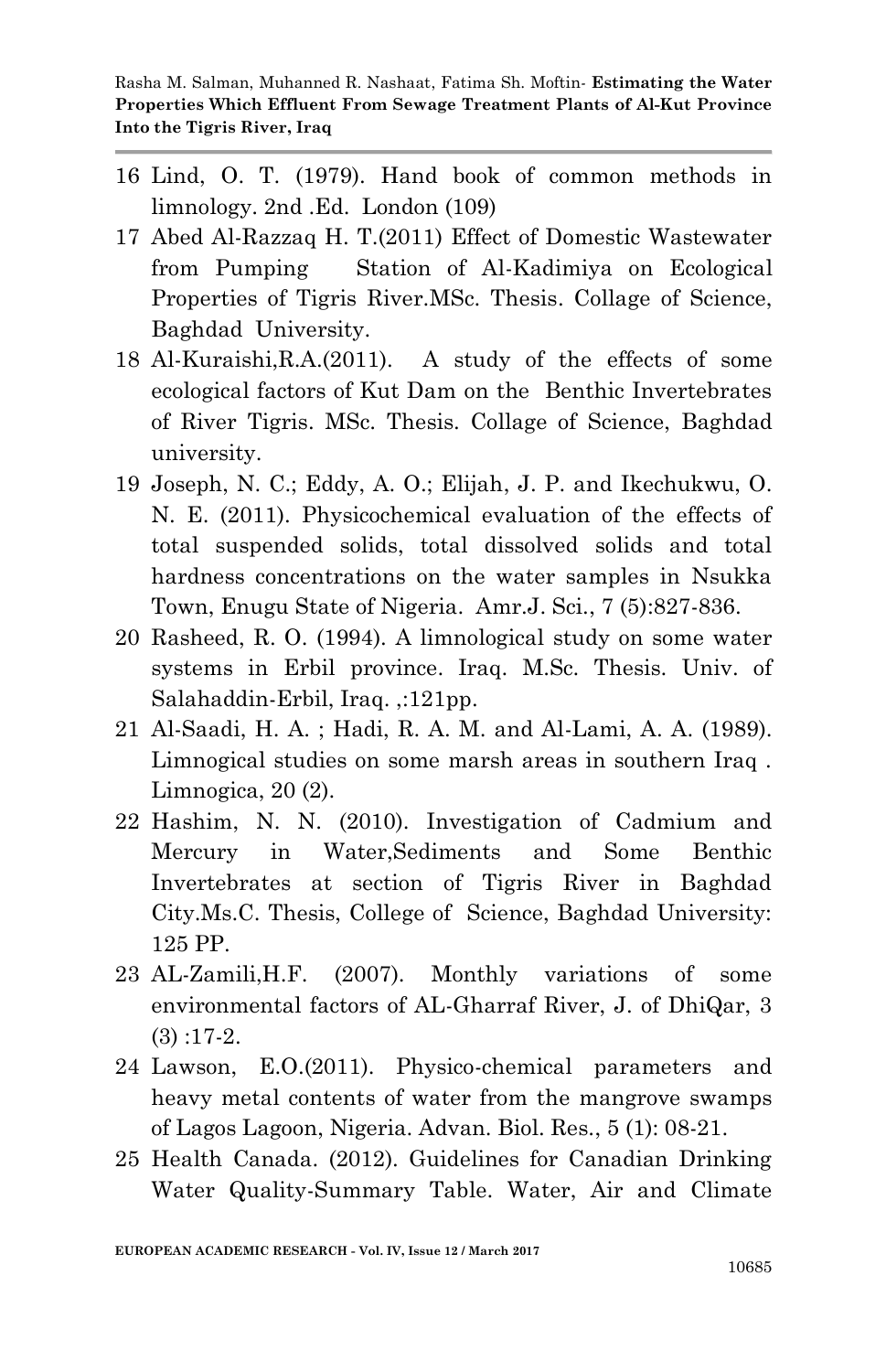Change Bureau, Healthy Environments and Consumer Safety Branch, Health Canada, Ottawa,Ontario.

- 26 WHO (World Health Organization). (2006). Guidelines for drinking-water quality. 3rd.Ed. first addendum, Vol. 1. World Health Organization, Geneva: 515 pp.
- 27 Elhatip,H, and Gullu,O.(2005). Influence of wastewater Discharges on the water quality of Mamasin Dam watershed in Aksaray ,central Anatolian part of Turky .Environ Geol. ,48:829-834.
- 28 Al-Lami,A.A. and Kassim, T. I. And Dulymi, A.A. (1999).A limnological study on Tigris River. Iraq . The Sci. J, IAEC., 1:83-98.
- 29 Al-Ani, S. A. (2002). Effect of Diyala River on the chemical and physical propereties of Tigris River in southoren Baghdad region. Ph.D. Thesis,College of Edu. Ibn- Al-Haithem, University of Baghdad: 170 pp.
- 30 Maulood, B. K. ; Al-Azzawi, M. N. and Saadalla, H. A. (1994). An ecological study on the Tigris river pre and after crossing Baghdad. J. Coll. Educ. Univ. Baghdad, 5 (1) : 43- 50.
- 31 Olajire, A.A. and Imeokparia, F.E. (2000). Water Quality Assessment of Osun River: Studies on Inorganic Nutrients, Environmental Monitoring and Assessment., 69:17-28.
- 32 WHO (World Health Organization). (1996). Guideline for Drinking Water Quality Health Criteria and Other Supporting Information 2nd. Ed. Vol. 20.Geneva.
- 33 Yuce,G., Pinarbasi ,A., Ozce like ,S. and Ugurlnoglu, D.(2006). Soil and water pollution Derived from Anthropogenic Activities in the porsuk Rivre Basin ,Turkey. Environ Geol.,49:359-375.
- 34 Priestly,A.J.(2002). Report on sewage sludge Treatment and Disposal. Envirnmental Problrms and Research Needs from An Australian prospective CSIRO.Division of chemical and polymers,:48pp.